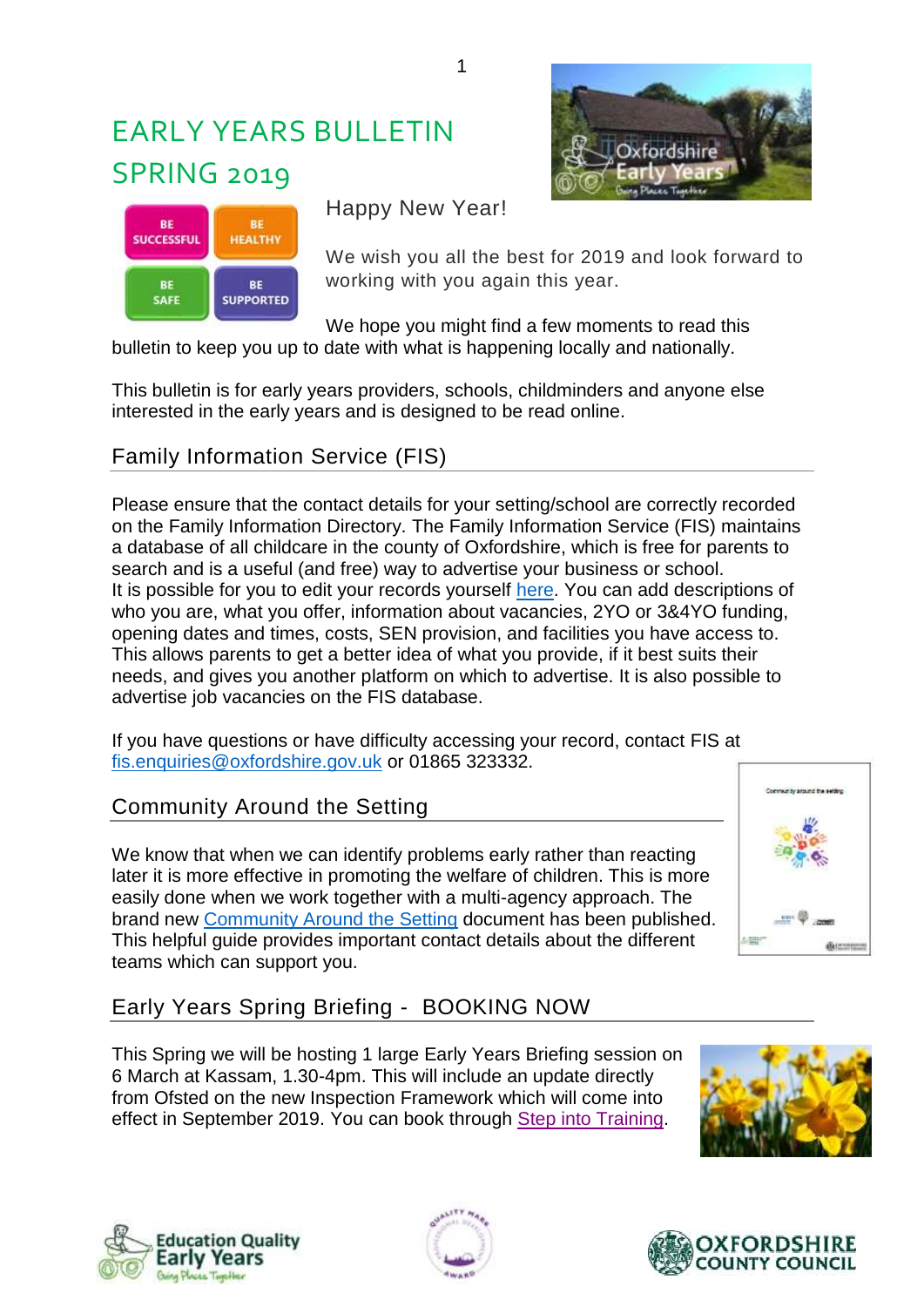# **Training**

Since September 2018 **632** Early Years practitioners have attended training or briefings organised through OCC Step into Training. **Don't miss out on these CPD Training Courses…**

| EY611           | Early Help Assessment - essential training for those with designated lead                                     |
|-----------------|---------------------------------------------------------------------------------------------------------------|
| <b>EY634</b>    | responsibility for safeguarding, including childminders                                                       |
| EY591           | Achieving Excellence in the Early Years in Schools - To support EYFS teachers to                              |
|                 | provide outstanding teaching and learning/achieve an outstanding judgement at their                           |
|                 | next inspection.                                                                                              |
| <b>EY537</b>    | Sounds like more fun - phonics phase 2-6 - for teachers and teaching assistants                               |
|                 | working in schools from Reception upwards                                                                     |
| EY626           | Childminders - Are you ready for your next Ofsted Inspection? - to support                                    |
|                 | childminders to be confident that they are ready to achieve at least a 'good' judgement                       |
|                 | in their next inspection                                                                                      |
| EY628           | Write - here we go! Writing in Reception - recognise the range of skills and                                  |
|                 | experiences that children need to become confident writers. It includes a bank of                             |
|                 | practical ideas to develop practice and provision.                                                            |
| EY603           | Learning to Learn - developing a Growth Mindset in your classroom                                             |
|                 | (Reception/KS1) – consider the critical role of Growth Mindset in developing children's<br>learning abilities |
|                 | The Nuts and Bolts of claiming Special Educational Needs and Disability Funding                               |
| <b>EY576</b>    | - for early years children in Oxfordshire - this session will provide knowledge and                           |
|                 | some practical experience of completing clear and comprehensive applications for                              |
|                 | Inclusion funding and Additional Funding                                                                      |
| <b>EY566</b>    | Understanding the concept of School Readiness - for delegates to recognise the                                |
|                 | importance of their role in ensuring that children are school and life ready                                  |
| EY527           | Observation, Assessment and Planning for Childminders - to explore OAP within                                 |
|                 | the context of the characteristics of effective learning and the prime and specific areas                     |
|                 | of learning and development.                                                                                  |
| <b>EY604 to</b> | Maths Moderation Workshops - to explore the Early Years Foundation Stage Profile                              |
| <b>EY609</b>    | with a focus upon Mathematics                                                                                 |
| EY583/          | An Introduction to Self-Regulation - this course is for all Early Years practitioners                         |
| <b>EY584</b>    | wishing to gain a greater understanding of self-regulation.                                                   |
| EY621           | Effective Observation, Assessment and Planning in the Early Years - to support                                |
|                 | practitioners in developing their understanding of the observation, assessment and                            |
|                 | planning cycle and to implement this effectively in their day to day practice.                                |
| <b>EY579</b>    | Identifying and Supporting young children with Speech and Language difficulties                               |
|                 | - to provide information and skills to enable practitioners to effectively support children                   |
|                 | with speech, language and communication needs                                                                 |
| EY535           | BEYOND Gold: Achieving excellence in the Early Years - to support, inspire and                                |
|                 | equip setting leaders to provide outstanding early years provision and attain an                              |
|                 | outstanding Ofsted judgement at their next inspection.                                                        |
| EY636           | Nurturing Wellbeing in the Early Years - to develop understanding and skills to                               |
|                 | successfully nurture children's wellbeing. If you are concerned about the wellbeing of                        |
|                 | children that you work with and would like ideas about how best to support them then                          |
|                 | join this course.<br>Equality and Diversity - to promote equal opportunities and improve outcomes for         |
| <b>EY558</b>    | children, families and staff who are disadvantaged by inequality                                              |
| <b>EY575</b>    | Making Sense of Autism raise awareness of autism. Basic introduction                                          |
|                 |                                                                                                               |





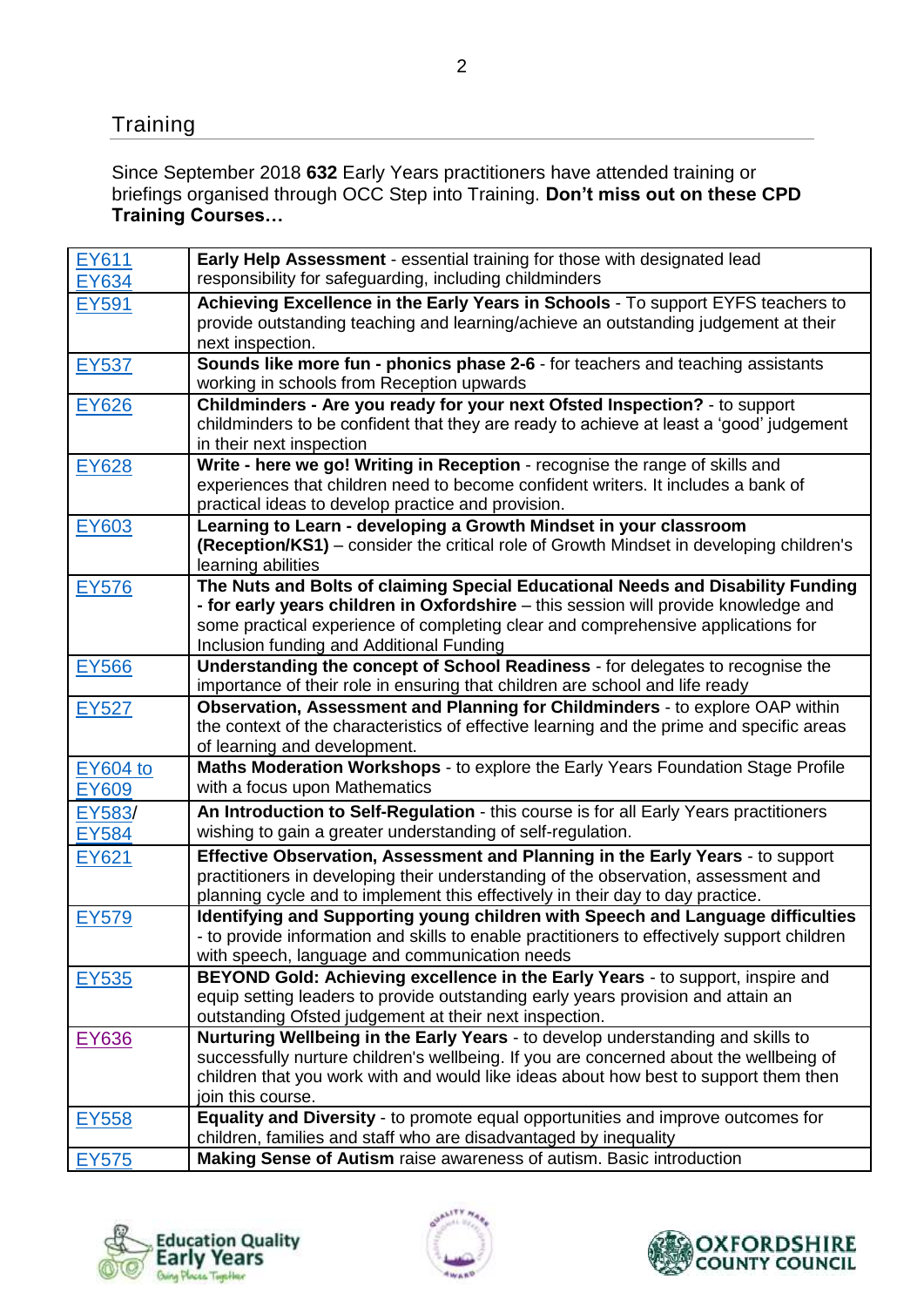# OCC Early Years Toolkits

**Basiness** David

**STATISTICS** 

**Early Vearn SER hoofbit** 

The Early Years Free [Toolkit](https://www.oxfordshire.gov.uk/business/information-providers/childrens-services-providers/good-practice-and-ideas-childcare-providers/early-years-toolkit) has been updated. It covers a range of subjects and links to Key National and Local Documents. In many cases the links will take you directly to Gov.uk or Ofsted documents so you can always ensure you have the most up to date version. There is also a new section on 'Narrowing the gap-diminishing difference'.

You can also access our Buy-in toolkit with a range of audits and resources to support you in continuing to develop your provision by

purchasing one of our early years [packages.](https://www.oxfordshire.gov.uk/business/information-providers/childrens-services-providers/good-practice-and-ideas-childcare-providers/buy-support)

The Early Years SEND team also have an [Early Years](https://www.oxfordshire.gov.uk/business/information-providers/childrens-services-providers/sen-support-providers/early-years-sen-toolkit)  [toolkit](https://www.oxfordshire.gov.uk/business/information-providers/childrens-services-providers/sen-support-providers/early-years-sen-toolkit) with useful resources for all children as well as those who may need additional support.

Please take time to explore these pages.

# EYFSP Moderation Handbook and ARA – NOW PUBLISHED

The [EYFSP handbook](https://www.gov.uk/government/publications/early-years-foundation-stage-profile-handbook) for 2019 along with the [Assessment and](https://www.gov.uk/government/publications/2019-early-years-foundation-stage-assessment-and-reporting-arrangements-ara)  [Reporting Arrangements](https://www.gov.uk/government/publications/2019-early-years-foundation-stage-assessment-and-reporting-arrangements-ara) are now available. Please ensure you have downloaded and read these if you have Reception age children.

We will be running moderation workshops with a focus on Maths during the Spring term for Teachers in Reception Classes and practitioners in early years settings who may have a child completing their Reception year with you. Please book through Step into Training.

#### Early Years School Readiness Conference

In November the Early Years School Readiness multiagency conference brought together 195 early years practitioners and partners for an inspirational day to think about the different elements of school readiness.

#### Feedback from the day:

*'With such varied speakers and high-quality agenda, you have most certainly stimulated the thinking around the school readiness agenda as well as wider educational debates. Great to have our own Heads speaking alongside HMI, world renowned authors as well as Claire Lomax. Who could not be motivated by her 'whatever it takes' approach. Thank you again, I am looking forwards to next year's conference already!*

\*\*\*SAVE THE DATE for next year's conference on **7 th November 2019** at the Kassam\*\*\* **We look forward to seeing you there!**

Take a look at the School Readiness section on our [Free Toolkit](https://www.oxfordshire.gov.uk/business/information-providers/childrens-services-providers/good-practice-and-ideas-childcare-providers/early-years-toolkit) and keep an eye out for the new School Readiness webpages coming soon.







**SE** 





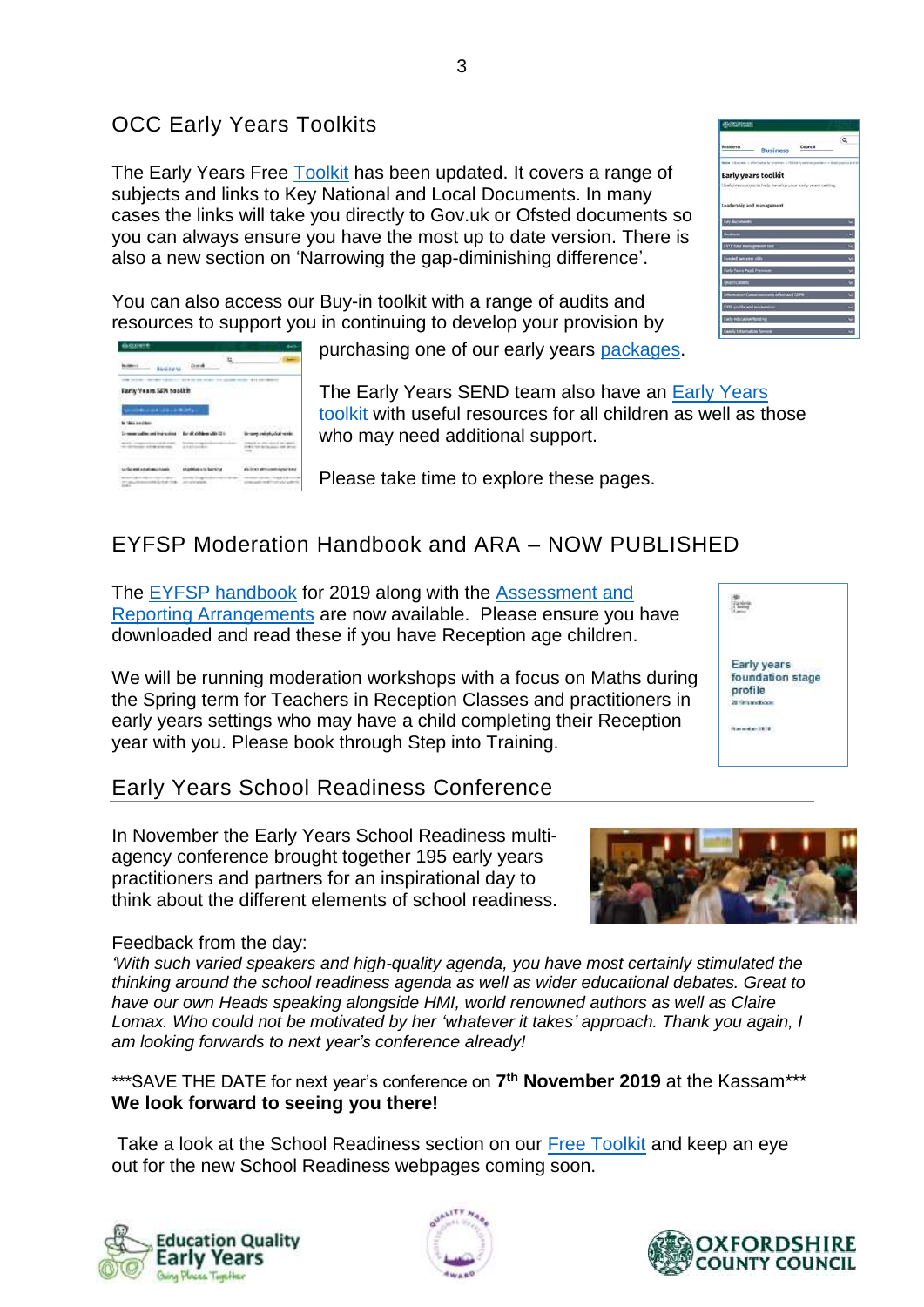[What to Expect When, a parent's guide to the EYFS](https://www.foundationyears.org.uk/what-to-expect-when/) has recently been rebranded.



NSPCC [Positive parenting booklet](https://learning.nspcc.org.uk/research-resources/leaflets/positive-parenting/) is free to download.

The government are also investing money into [projects](https://www.gov.uk/government/news/multi-million-investment-to-support-childrens-early-communication-skills?utm_source=7bf7c609-10d3-4c28-a090-fd83abf87c5a&utm_medium=email&utm_campaign=govuk-notifications&utm_content=daily) to support children's early communication skills.

[Improving the Home Learning Environment](https://www.gov.uk/government/publications/improving-the-home-learning-environment?utm_source=57fd091f-0ec8-4c83-8511-007f037e17cc&utm_medium=email&utm_campaign=govuk-notifications&utm_content=daily&fbclid=IwAR2e_DeLHQU6U_EI0kZbRacBD4g92JEfoWEZEtgMEWVgJNbBxglmuubjKfg) is a policy document updated as new evidence emerges and as practice develops. This publication sets out the evidence base underpinning the Government's behaviour change model to improve the home learning environment. The hope is that having this information in one place will encourage more organisations to get involved and work together to ensure that all children have the early language and literacy skills they need to succeed throughout their lives.





The [Easy Peasy](https://easypeasyapp.com/) Parent App is currently being piloted with schools in Oxfordshire by the Early Years team in partnership with Public Health - Exciting times.

[www.familylives.org.uk](http://www.familylives.org.uk/) provides help and support in all aspects of family life, including bullying, special educational needs, and support for specific communities.

[www.childrenheardandseen.co.uk](http://www.childrenheardandseen.co.uk/) is a local charity that works to mitigate the effects of parental imprisonment on children, young people and their families.

Congratulations to nine foster carers on receiving their **Peep NOCN accreditation certificates** for Supporting babies' and young children's understanding of mathematical concepts as part of everyday life. The ten-session course was jointly funded by the [Virtual School](https://www.oxfordshire.gov.uk/residents/schools/virtual-school-looked-after-children-and-care-leavers-0-25) and the Treatment Foster Care team and delivered by [Peeple](https://www.peeple.org.uk/) practitioners and learning from the tutored sessions was put into action by the foster carers in the home.

# Partnership Working

Action for Children have developed a [new resource](https://www.foundationyears.org.uk/wp-content/uploads/2018/11/What-Works-Well-resource-final.pdf?utm_campaign=753185_Useful%20resources&utm_medium=email&utm_source=dotmailer&dm_i=3WYE,G55T,4VYPRG,1Y048,1) entitled 'What Works Well for Partnerships' to both celebrate and share all the good work that is currently being carried out around partnership working.

At the school readiness conference in November the Early Years team launched a School Readiness Partnership Agreement guidance document for partnership working between schools/pre-schools and childminders. You can find this document in school readiness section on the [Early Years toolkit.](https://www.oxfordshire.gov.uk/business/information-providers/childrens-services-providers/good-practice-and-ideas-childcare-providers/early-years-toolkit)

#### SEND

This [short animation](https://www.youtube.com/watch?v=D9n5EzYIwKA) explains about the timescale for the EHCP annual review.





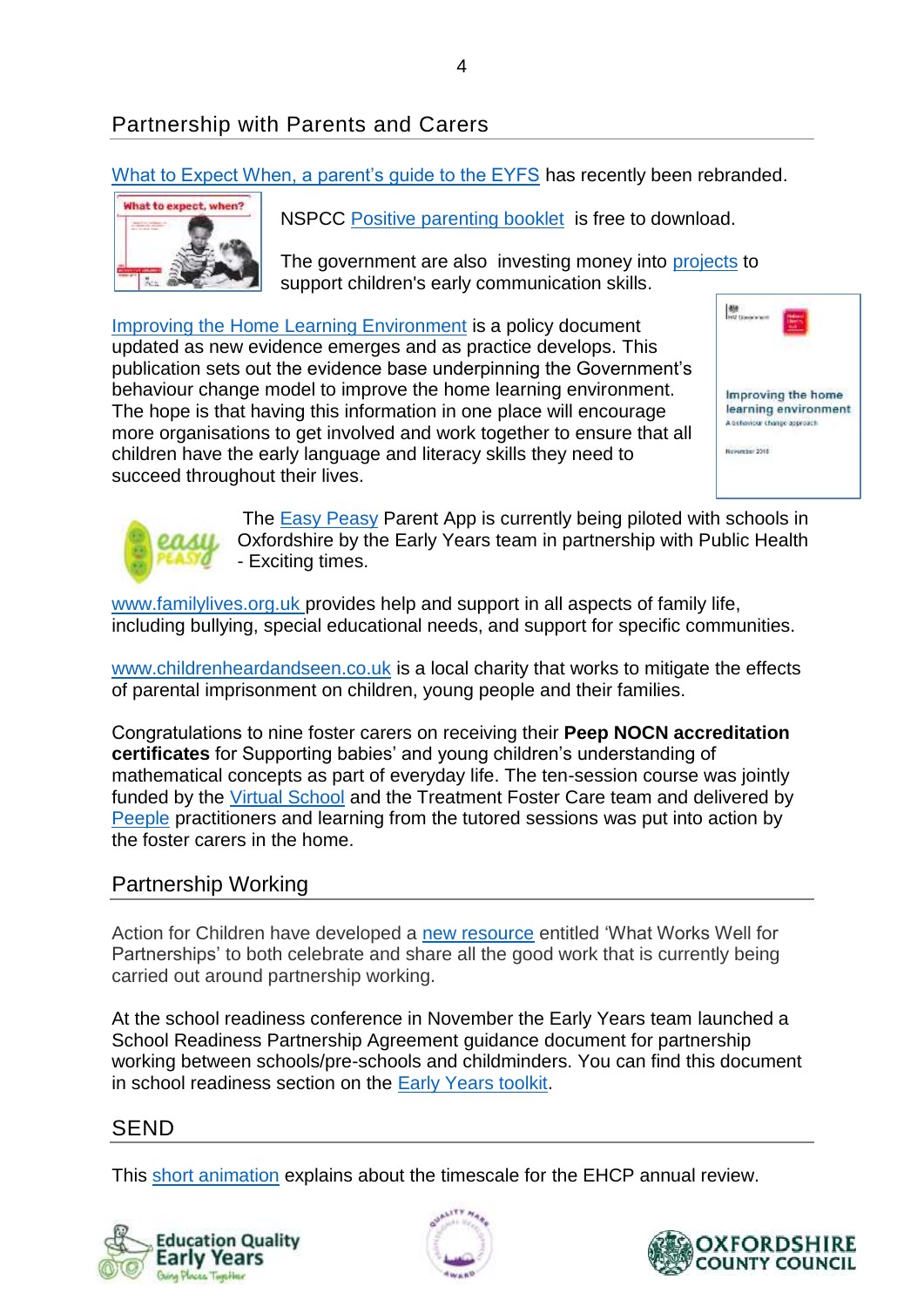# The Child's Voice

A local [good news](https://schoolsweek.co.uk/the-school-leading-on-job-shares-from-the-top/) story on the importance of the school council in special schools.

# Oral Health Training

NHS figures show that there were **44,047 hospital operations** to remove children's teeth in 2017-18. This is the equivalent of **170 hospital tooth extractions a day** 



carried out on under-18s in hospital, under general anaesthetic, rather than at a dental practice and cost the NHS around £50 million a year.

Do you know that Oxfordshire's **Oral Health Improvement Team** offer A FREE 90-minute, Oral Health training session **for all Professionals working** 

**within Early Years** (Nurseries, pre-schools, primary schools, childminders)?

They also offer FREE training on supervised toothbrushing within your setting, you can borrow resources for FREE and Leaflets can be downloaded [here.](https://communitydentalservices.co.uk/leaflets/childrens-leaflets/)

To book training or to borrow resources please contact them. Email: [ohimp.oxfordshire@cds-cic.co.uk](mailto:ohimp.oxfordshire@cds-cic.co.uk) or call **01869 23833**

#### Food Standards Agency

Unsure if you must register with the Food Standards Agency? Contact the FSA directly or look at their [webpage on registration.](https://www.food.gov.uk/business-guidance/register-a-food-business)

The 'Think Allergy' [poster](https://www.food.gov.uk/business-guidance/allergen-guidance-for-industry) for businesses from the Food Standards Agency is now available in Chinese, Punjabi, Bengali and Urdu. Food allergy [online training](http://allergytraining.food.gov.uk/english/?mc_cid=157a3eff40&mc_eid=e2fd8af67c) is also available.

#### **Ofsted**

The following settings have recently been inspected and have received an **Outstanding Outcome**. We congratulate them for achieving an excellent Ofsted report and ensuring the best possible start for the children in their care.

Ms Jacqueline Lawson

Mrs Susan Hazell Ladybird Pre-School (Chinnor)

St Hugh Of Lincoln

Nursery School

Bubbles Pre-School

Bainton Road Nursery Henley Village Montessori Nursery School



William Morris School The Nursery, Lathbury Road







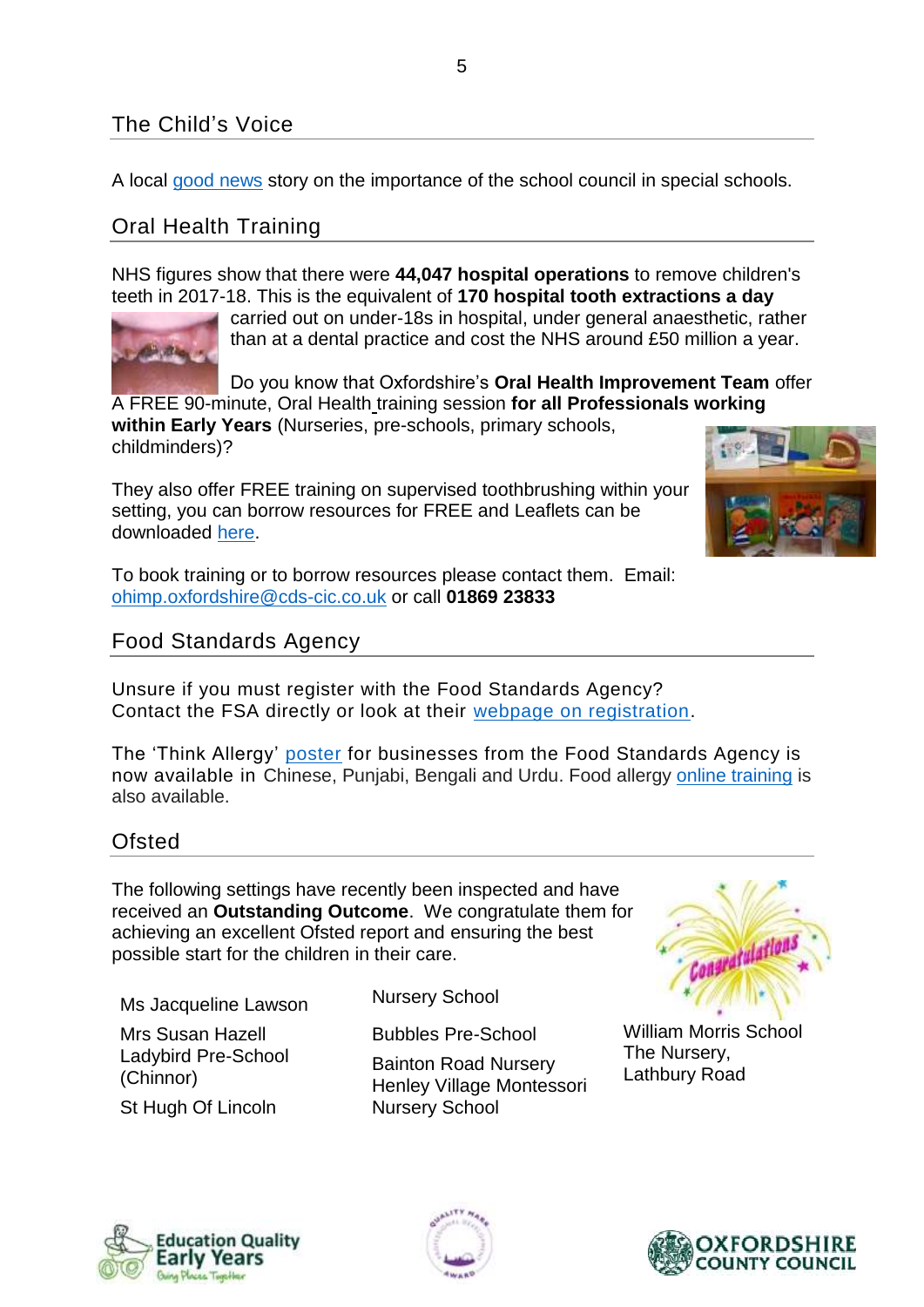Ofsted's Chief Inspector's [Annual Report](https://www.gov.uk/government/news/ofsted-chief-inspector-launches-her-second-annual-report-on-state-of-education-and-childrens-care-in-england) on state of education and children's care in England finds the overall quality of education and care in England is improving, but more action is needed to support the children being left behind.

Ofsted has appointed a range of experts and professionals from universities, schools and pre-schools, to join its new [Early Years Pedagogy and Practice Forum.](https://www.gov.uk/government/news/ofsted-early-years-pedagogy-and-practice-forum-members-announced)

Ofsted have been delivering workshops on their new inspection framework which will come into effect from September 2019. You can view the slides [here](https://www.slideshare.net/Ofstednews) (From list on right hand side select  $2<sup>nd</sup>$  PowerPoint for Early Years and  $3<sup>rd</sup>$  PowerPoint for schools) and [videos](https://www.youtube.com/playlist?list=PLLq-zBnUkspPXjODb3PJ4gCqNc2LvfhSh) of their curriculum research..

#### Recently Published National Reports

[Structural Elements of Quality Early Years Provision](https://epi.org.uk/wp-content/uploads/2018/08/Early-years-structural-quality-review_EPI.pdf)looks at the so-called 'iron triangle', namely: workforce training and professional development, child to staff ratios and group/classroom size.

[Teaching Pedagogy and Practice in the Early Years](https://www.eif.org.uk/report/teaching-pedagogy-and-practice-in-early-years-childcare-an-evidence-review) explores the impact of early years childcare and education on children's outcomes, particularly those children at risk of falling behind their peers in terms of key developmental milestones from an early age.

The EIF [report](https://www.eif.org.uk/files/pdf/summary-key-competencies-in-early-cognitive-development.pdf) **Key competencies in early cognitive development: Things, people, numbers and words** sets out the evidence on how best to support children's foundational cognitive development in the early years, covering their theory of mind, objects, numbers and words. Understanding these crucial areas of development is key to ensuring children are ready for school and supporting efforts to reduce income-related gaps in school attainment.

[Rapid Review to Update Evidence for the Healthy Child Programme 0–5](https://www.eif.org.uk/download.php?file=files/pdf/what-works-to-enhance-effectiveness-healthy-child-summary.pdf) summarises key evidence from systematic literature reviews conducted between 2008 and 2014 involving activities aimed at supporting young children's health and development in the early years.

[Tales toolkit](http://talestoolkit.com/goldsmiths-report/) was developed in response to the experience of working in Early Years with children with high levels of Special Educational Needs and Disabilities, English as an Additional Language and pupil premium funding. Goldsmith University are running a study to measure the impact of Tales Toolkit. It is also being piloted in Oxfordshire.

DfE [Survey of Childcare and Early Years Providers](https://assets.publishing.service.gov.uk/government/uploads/system/uploads/attachment_data/file/752919/Survey_of_Childcare_and_Early_Years_Providers_2018_Main_Summary3.pdf) provides important information on childcare and early years provision in England including attendance; spare capacity; use of funded places; staff qualifications and pay; and the reported costs of providing childcare.





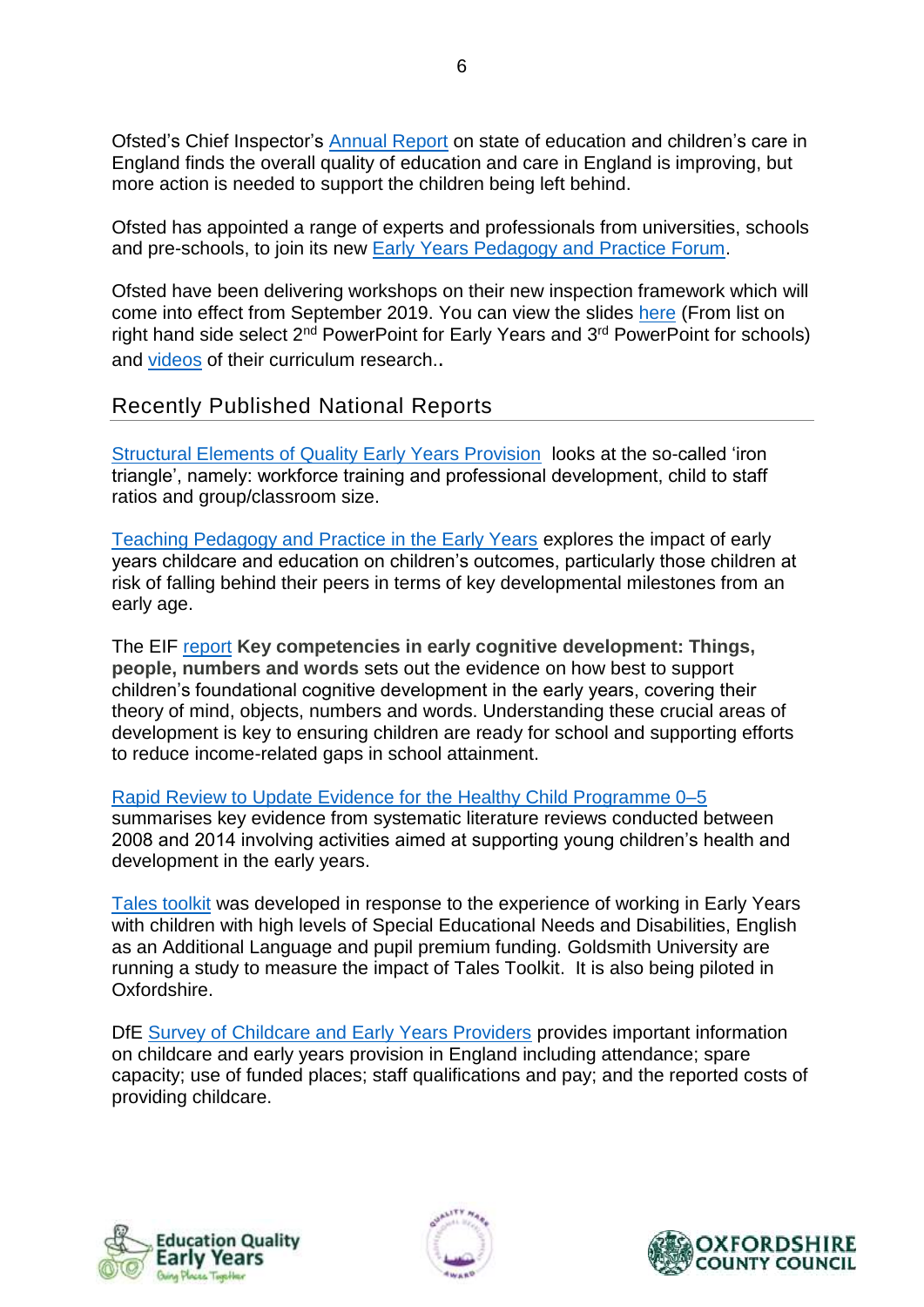You will have recently been contacted by the Early Education Funding team about changes relating to how you will claim Early Years Pupil Premium*.*  They said:



'As we have successfully launched the SEN and DAF applications through the Provider Portal, we have decided it is time to also include the EYPP applications within the Provider Portal. This means you will only have to log into one place to complete all your Early Education Funding claims. All you will do is complete the parents' details on your headcount when we issue it in the Spring Term. We will use these details to do a bulk check on eligibility and let you know the results. As the Early Years and School Census is due to be completed in January, it is important to ensure you note any new children claiming the Early Years Pupil Premium (EYPP) on your headcount return (not to be confused with the school age PP). Children are eligible from the term after their third birthday and will be those eligible for free school meals later, are in care, have ever been in care, or have been adopted from care. More information and guidance will be issued and we will also update the funding [web page.](https://www.oxfordshire.gov.uk/business/information-providers/childrens-services-providers/business-and-funding-childcare-providers/early-education-fund/early-years-pupil-premium)

# Application Process for 30 Hours Childcare for Foster Children

This applies only to those carers who are earning within the financial criteria in paid work *outside their role of being a carer.* Before making an application, foster carers must speak to the child's social worker and if there are two carers, both carers would have to be working. The application form must be counter-signed by the child's social worker, who will first make some checks on eligibility. If the application is successful, an eligibility code will be sent to the foster carers by email from the Council's early education funding team [earlyeducation@oxfordshire.gov.uk.](mailto:earlyeducation@oxfordshire.gov.uk) For further information and guidance on free childcare for foster children please go to [www.oxfordshire.gov.uk/familyinformation](http://www.oxfordshire.gov.uk/familyinformation)

# Grant Funding Website

This [funding information website](https://mycommunity.org.uk/funding-options/raising-finance-options/grants/) provides a number of different grants available and a list of key search engines to keep up to date with all the latest grants available.

## Language and Literacy Resources

We have long known, in the early years, the importance of language development supported by responsive adults who carefully tune into children's thoughts, feelings, interests and passions.

Amanda Spielman (Ofsted's Chief Inspector) in her [speech](https://www.gov.uk/government/speeches/amanda-spielman-at-the-pre-school-learning-alliance-annual-conference) at the Pre-school Learning alliance conference, back in June 2018 said 'It's well understood that reading to young children builds their vocabulary and their knowledge of the structures of language and this helps them to understand, think and communicate. This is why children who read a lot often have wider vocabularies and better





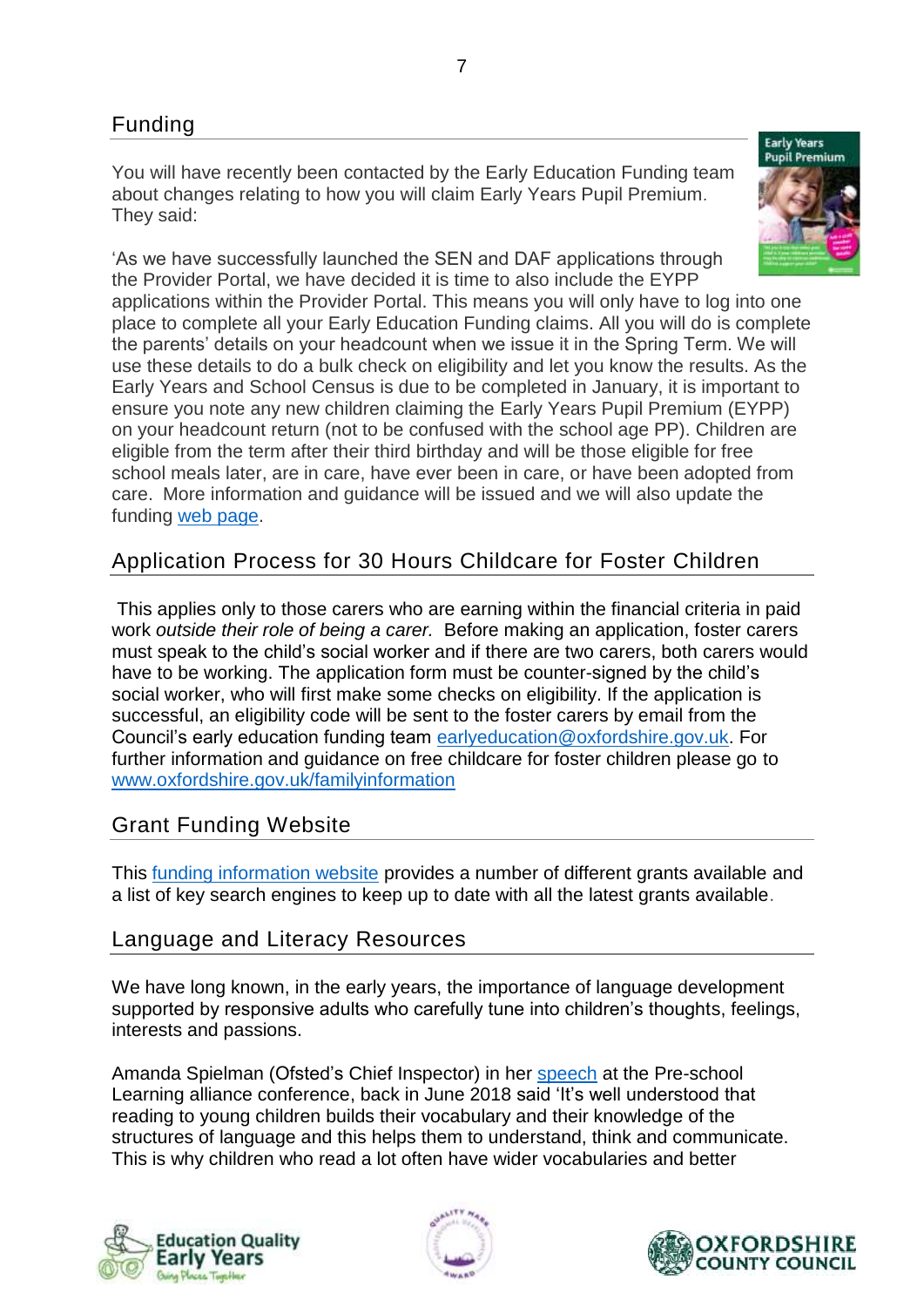problem-solving skills. They also have the words they need to express the complexity of their own emotions and those of others'.

She went on to say 'I'm not talking about long lists on walls or formal lessons. I'm talking about playing with children. Listening and talking to them. Introducing new words all the time and getting the child to use them. Encouraging curiosity about names and words and rewarding adventurousness with language. In short, everything that helps a young child develop and be ready for school'.

Here are some resources to help you develop your provision for language, books and stories

[BookTrust's Great Books Guide 2018](https://www.booktrust.org.uk/great-books-guide)

[Stonewall booklist](https://www.stonewall.org.uk/sites/default/files/reading_list_primary_final_lo_res_v2.pdf) can be used to talk about different families and challenge gender stereotypes

[Words for life](http://www.wordsforlife.org.uk/) [booklist](http://www.wordsforlife.org.uk/wellbeing/booklist) to support wellbeing

[Storybook Dads](https://www.storybookdads.org.uk/) work to maintain the vital emotional bond between imprisoned parent and child.

[Literacy Guidance reports](https://educationendowmentfoundation.org.uk/tools/guidance-reports/) from EEF.

Alex Quigley, author of 'Closing the Vocabulary Gap' (published by David Fulton) encourages us to think about how we teach vocabulary in this [blog](https://www.theconfidentteacher.com/2018/10/more-than-just-word-walls/) post. We would love to know how you are promoting the development of vocabulary in your setting. Please send your photos or ideas to [early.years@oxfordshire.gov.uk](mailto:early.years@oxfordshire.gov.uk)

#### Oxfordshire's Children and Young People's Plan

We want Oxfordshire to be a great place to grow up and for children and young people to have the opportunity to become everything they want to be. You can read more about this in [Oxfordshire's Children and Young People's](https://oxfordshire-gov.pmail4.com/PoliteMail/files/Children%20and%20Young%20People%20Plan%202018%20-%202021%20FINAL.pdf) plan 2018- 2021.

#### Safeguarding

You can find up to date safeguarding information in the [OSCB newsletters/bulletins](https://www.oscb.org.uk/oscb-publications/newsletters-and-bulletins/)

On average, deaf children leave school with a lower reading age and miss out on the key messages about abuse given through mainstream media and by word-of-mouth. The NSPCC has created a [video](https://www.nspcc.org.uk/what-we-do/news-opinion/Underwear-Rule-video-to-help-protect-deaf-children-from-abuse/) in **BSL** with subtitles to teach deaf children about the Underwear Rule. The Deaf Health Charity, Sign [Health,](https://www.signhealth.org.uk/) report that they are increasingly working with deaf young people who have experienced extreme forms of abuse. Deaf [Hope,](https://www.signhealth.org.uk/our-projects/deafhope-projects/deafhope-service/deafhope-bsl/) is the UK's only sign-language based service to help deaf women, men and children who experience domestic abuse.

We know that babies are disproportionately represented in Serious Case Reviews, and instances of death and serious injuries to babies and young children rightly shock the country. This [report](https://www.childrenscommissioner.gov.uk/wp-content/uploads/2018/10/A-Crying-Shame.pdf) **A Crying Shame** highlights the risks even very young children are being exposed to.